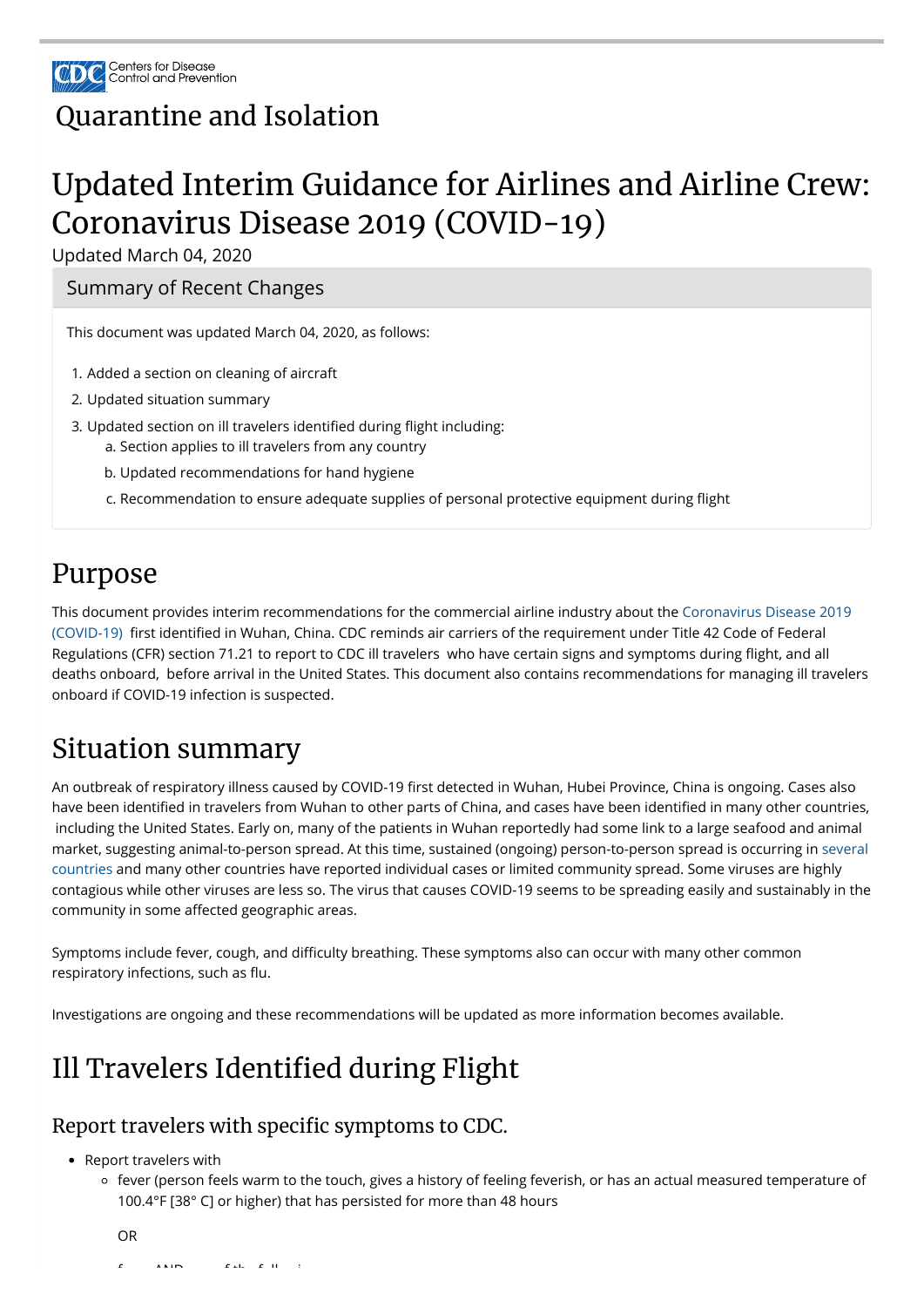- o fever AND one of the following:
	- **persistent cough**
	- $\blacksquare$  difficulty breathing
	- appears obviously unwell
- [Report, as soon as possible before arrival, by one of the methods described in the Guidance for Air Travel Industry](https://www.cdc.gov/quarantine/air/reporting-deaths-illness/guidance-reporting-onboard-deaths-illnesses.html) Reporting of Onboard Death or Illnesses to CDC.

### CDC recommends the following measures for cabin crew to protect themselves and others, manage a sick traveler, clean contaminated areas, and take actions after a flight.

#### Airlines and cabin crew should review CDC's [Infection Control Guidelines for Cabin Crew](https://www.cdc.gov/quarantine/air/managing-sick-travelers/commercial-aircraft/infection-control-cabin-crew.html)

CDC recommends that companies review and update, as needed, their personal protection policies and communicate and train employees on how to manage sick travelers.

- Practice routine handwashing.
	- Wash hands often with soap and water for at least 20 seconds, particularly after assisting sick travelers or touching potentially contaminated body fluids or surfaces; after coughing, sneezing, or blowing your nose; after using the restroom; and before preparing or serving food or beverages.
	- Use alcohol-based hand sanitizer (containing at least 60% alcohol) if soap and water are not available.
		- Airlines should consider providing alcohol-based hand sanitizer to cabin and flight crews for their personal use.
- Identify sick travelers who meet the above description.
	- Minimize contact between passengers and cabin crew and the sick person. If possible, separate the sick person from others (by a distance of 2 meters or 6 feet, ideally) and designate one crew member to serve the sick person.
	- o Offer a facemask, if available and if the sick person can tolerate it. If a facemask is not available or cannot be tolerated, ask the sick person to cover their mouth and nose with tissues when coughing or sneezing.
- Treat all body fluids (such as respiratory secretions, diarrhea, vomit, or blood) as infectious.
	- o Wear disposable medical gloves when tending to a sick traveler or touching body fluids or potentially contaminated surfaces. Remove gloves carefully  $\|\mathcal{A}\|$  [PDF – 1 page] to avoid contaminating yourself, then wash hands.
	- When tending to a sick traveler who has fever, persistent cough, or difficulty breathing, use additional personal protective equipment (PPE) in the Universal Precaution Kit  $\|A\|$  [PDF – 1 page]  $\Box$  : face mask, eye protection, and a gown to cover clothing. Ensure an adequate supply of recommended PPE is available during flight.
	- o Properly dispose of gloves and other disposable items that came in contact with the sick person or body fluids in biohazard bag or a secured plastic bag labeled as "biohazard."
- Clean and disinfect contaminated surfaces according to airline protocol.

After arrival, CDC Quarantine Station staff will conduct a health assessment of the sick traveler's symptoms and possible exposures. If necessary, CDC staff will coordinate transport to a health care facility for medical evaluation and testing. CDC will update the airline about the results of the testing and any need for follow-up of exposed crew members or passengers.

- If no symptomatic passengers were identified during or immediately after the flight:
	- Follow routine operating procedures for cleaning aircraft, managing solid waste, and wearing PPE.
- If symptomatic passenger(s) are identified during or immediately after the flight, routine cleaning procedures should be followed, and enhanced cleaning procedures should also be used as follows:
	- Clean porous (soft) surfaces (e.g., cloth seats, cloth seat belts) at the seat of the symptomatic passenger(s) and within 6 feet (2 meters) of the symptomatic passenger(s) in all directions.
		- Clean porous (soft) surfaces (e.g. seat covers and carpet) by removing visible contamination if present and using appropriate cleaners that are compatible with aircraft surfaces and components in accordance with the manufacturer's instructions. For items that can be laundered, use the warm setting and dry items completely on high heat.
	- Clean non-porous (hard) surfaces (e.g., leather or vinyl seats) at the seat of the symptomatic passenger(s) and within 6 feet (2 meters) of the symptomatic passenger(s) in all directions, including: armrests, plastic and metal

t f f th t d t d t d t d t d t d t bi le t bi le t bi le t d t t le t d t t d i t le t d t t le t le t le t le<br>The training

### Cleaning of Aircraft after Flight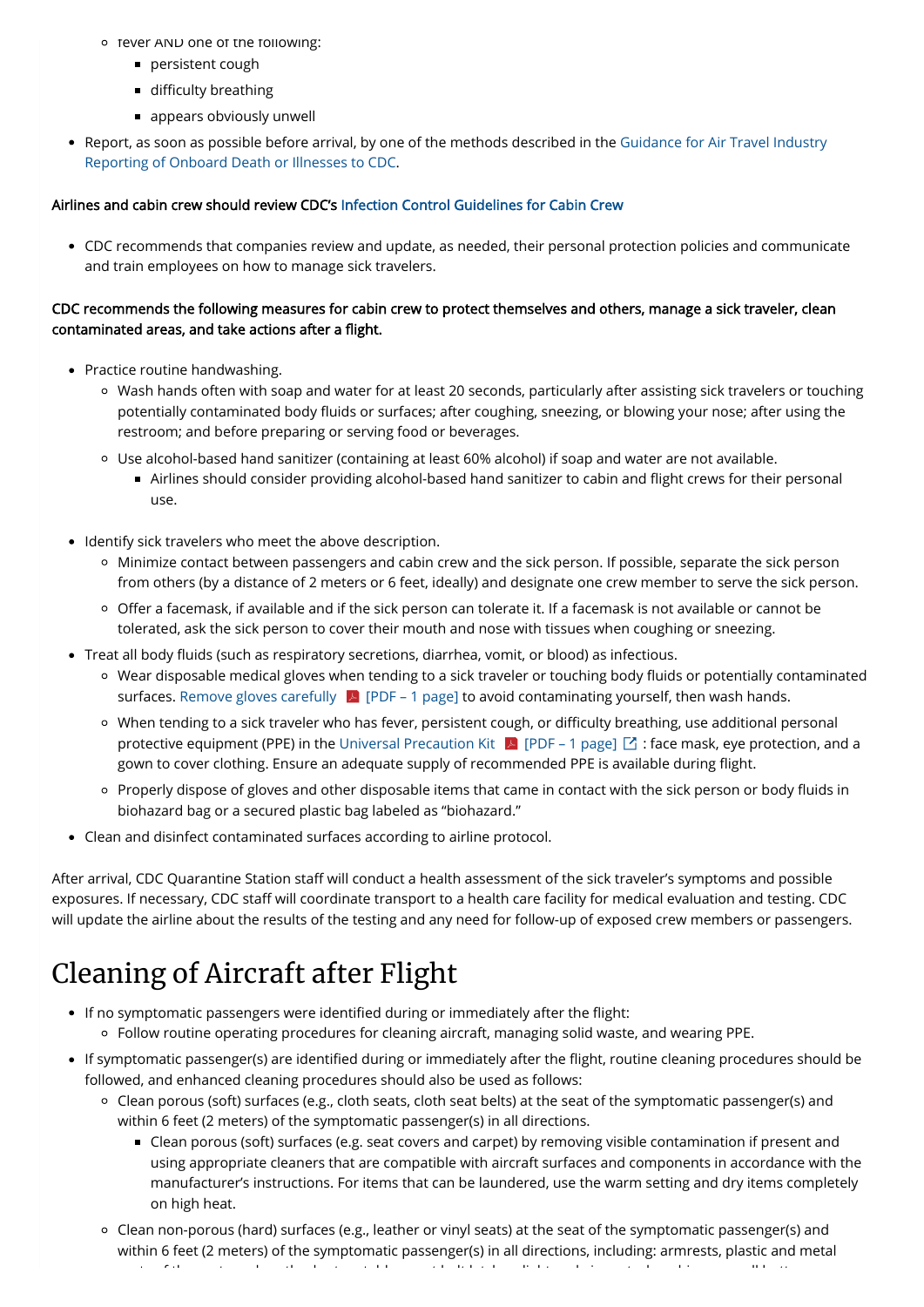parts of the seats and seatbacks, tray tables, seat belt latches, light and air controls, cabin crew call button, overhead compartment handles, adjacent walls, bulkheads, windows and window shades, and individual video monitors.

- Clean non-porous (hard) surfaces with disinfectant products with EPA-approved emerging viral pathogens claims that are expected to be effective against the virus that causes COVID-19 (SARS-CoV-2) and ensure these products are compatible with aircraft surfaces and components. All products should be used according to label instructions (e.g., concentration, application method and contact time, PPE).
- Clean lavatories used by the symptomatic passenger(s), including: door handle, locking device, toilet seat, faucet, washbasin, adjacent walls, and counter.
- Properly dispose of any items that cannot be cleaned (e.g., pillows, passenger safety placards, and other similar items as described below).

- Ground and cleaning crews should not board the plane until all travelers have disembarked.
- Ventilation systems should be kept running while cleaning crews are working aboard the airplane.
- If visible contamination (e.g., a body substance such as blood or body fluids) is present, routine airline cleaning procedures should be followed based on blood or body substance spill management according to , 29 CFR 1910.1030.OSHA's Bloodborne Pathogen Standard, [29 CFR 1910.1030](https://www.osha.gov/laws-regs/regulations/standardnumber/1910/1910.1030)  $\boxtimes$  .
- Airlines should ensure workers are trained on the hazards of the cleaning chemicals used in the workplace in accordance with OSHA's Hazard Communication Standard, [29 CFR 1910.1200](https://www.osha.gov/laws-regs/regulations/standardnumber/1910/1910.1200)  $\boxtimes$  .
- Airlines should train ground and cleaning crews on and require that crew members demonstrate an understanding of when to use PPE, what PPE is necessary, how to properly don (put on), use, and doff (take off) PPE.
- After doffing (taking off) PPE, cleaning staff should immediately clean hands with soap and water for at least 20 seconds. If soap and water not available and hands are not visibly dirty, an alcohol-based hand sanitizer that contains at least 60% alcohol may be used. However, if hands are visibly dirty, always wash hands with soap and water.
	- o Airlines should consider providing alcohol-based hand sanitizer to cleaning staff for their personal use.
- Cleaning staff should immediately report breaches in PPE (e.g., tear in gloves) or any potential exposures (e.g., contact with blood or body fluids without wearing appropriate PPE) to their supervisor.
- Cleaning staff should dispose of PPE and other disposable items used in cleaning following the airline's routine procedures. Note that all waste from international flights will also fall under jurisdiction of the U.S. Department of Agriculture/Animal and Plant Health Inspection Service (APHIS).
- Ground crews assigned to wastewater management operations should follow routine procedures.
- Employers should educate workers to recognize the symptoms of COVID-19 and provide instructions on what to do if they develop symptoms.
	- o Cleaning staff should immediately notify their supervisor if they develop [symptoms of COVID-19.](https://www.cdc.gov/coronavirus/2019-ncov/about/symptoms.html)

Recommended Personal Protective Equipment (PPE) during Enhanced Cleaning:

- Disposable gloves that are recommended by the manufacturer of the disinfectant should be worn.
- Disposable gowns should be worn while cleaning the cabin and lavatories.
- If splashing is possible, eye protection, such as a faceshield or goggles and facemask may be required according to the manufacture's label.

General Recommendations during the Enhanced Cleaning Process:

- Situation Update: [Coronavirus Disease 2019 \(COVID-19\) Wuhan, China](https://www.cdc.gov/coronavirus/2019-ncov/index.html)
- Coronavirus Disease 2019 Information for [Travel](https://www.cdc.gov/coronavirus/2019-ncov/travelers/index.html)
- FAA-CDC Health Guidance for Air Carriers and Crews [A] [PDF 7 pages]  $\boxtimes$
- World Health Organization, [Coronavirus Disease 2019 \(COVID-19\)](https://www.who.int/health-topics/coronavirus) *囗*
- US Traveler Health Declaration Form (Print-only)  $\Box$  [PDF 1 page]
	- Chinese/Mandarin (Print-only)  $\triangleright$  [PDF 1 page]
	- Farci (Print-only)  $\sqrt{P}$  [PDF 1 page]

### More information about COVID-19